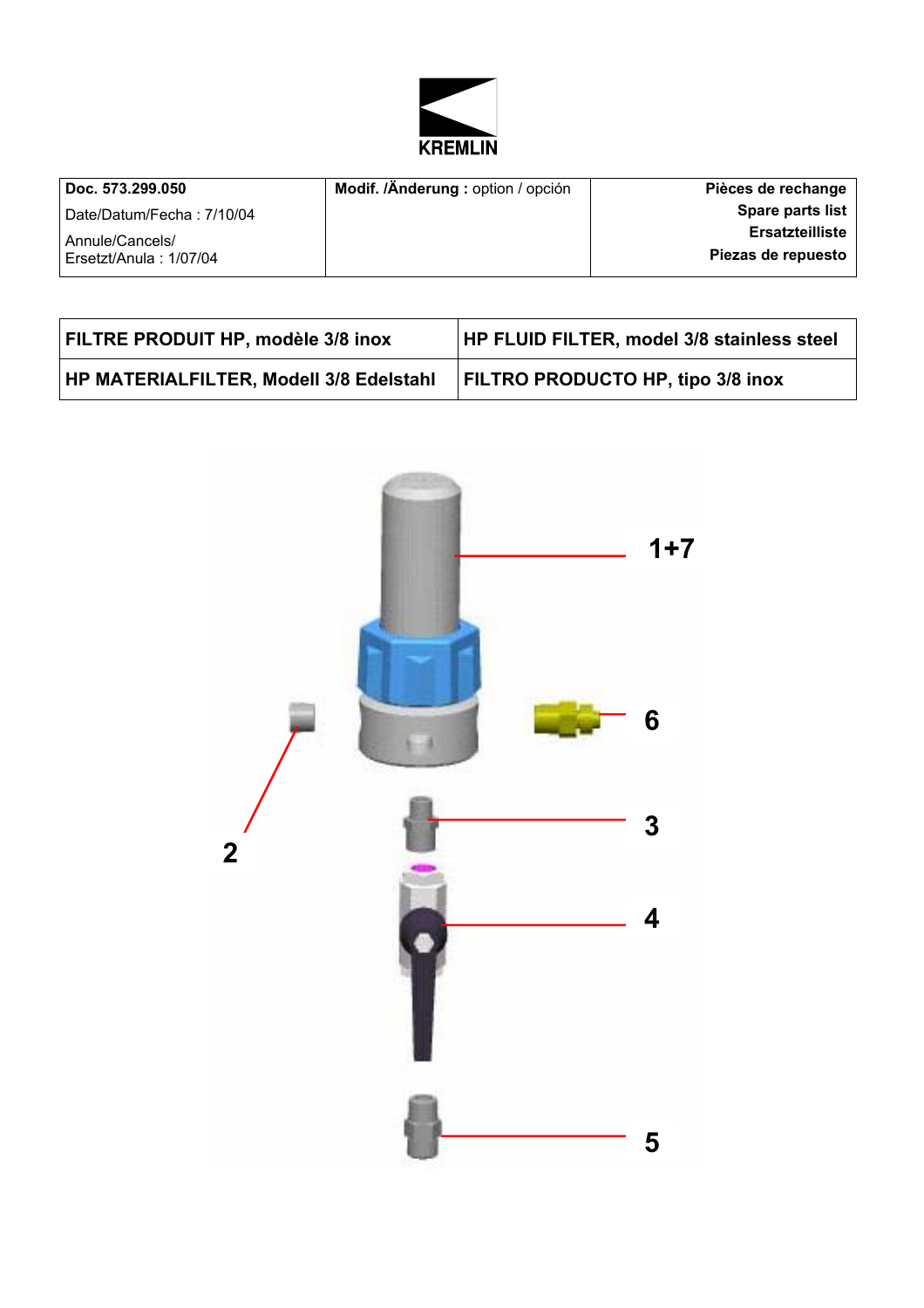| FILTRE EQUIPÉ pour pompes AIRMIX®                                             | <b>FILTRE EQUIPÉ pour pompes AIRLESS®</b> |
|-------------------------------------------------------------------------------|-------------------------------------------|
| <b>EQUIPPED FILTER for AIRMIX® pumps</b>                                      | <b>EQUIPPED FILTER for AIRLESSpumps</b>   |
| AUSGERÜSTETER FILTER für AIRMIX®-Pumpen    AUSGERÜSTETER FILTER für AIRLESS®- | <b>Pumpen</b>                             |
| FILTRO EQUIPADO para bombas AIRMIX®                                           | FILTRO EQUIPADO para bombas AIRLESS®      |
| # 155.580.300                                                                 | # 155.580.400                             |

### **PIECES COMMUNES - COMMON PARTS - GLEICHE TEILE - PARTES COMUNES**

| Ind  | #           | Désignation                            | <b>Description</b>                                                         | <b>Bezeichnung</b>                                 | Denominación                          | <b>Qté</b> |
|------|-------------|----------------------------------------|----------------------------------------------------------------------------|----------------------------------------------------|---------------------------------------|------------|
| $*1$ | 155.580.200 | Filtre nu inox                         | Bare filter, stainless steel                                               | Nackter Filter - Edelstahl                         | Filtro solo, inox                     |            |
| 2    | 905.210.304 | Bouchon inox 3/8 NPT                   | Plug, stainless steel<br>$3/8$ NPT                                         | Blinstopfen - Edelstahl<br>3/8 NPT                 | Tapón de inox 3/8 NPT                 |            |
| 3    | 906.314.204 | Raccord inox<br>M 1/4 - M 3/8          | Fitting, double male,<br>$-3/8$                                            | 1/4 Doppelnippel<br>AG 1/4 - AG 3/8                | Racor inox,<br>M 1/4 - M 3/8          |            |
| $*4$ | 000.750.040 | Vanne HP FF 3/8 BSP                    | HP valve FF 3/8 BSP                                                        | Kugelhahn, IG 3/8 BSP                              | Válvula, HH 3/8 BSP                   |            |
| 5    | 050.102.411 | Raccord inox<br>M 18 x 125 - M 3/8 BSP | Adaptor, stainless steel,<br>double male<br>18x125 - 3/8BSP                | Doppelnippel - Edelstahl<br>AG 3/8 BSP - M 18x1.25 | Racor inox.<br>M 18 x 125 - M 3/8 BSP |            |
| 6    | 905.210.503 | Raccord inox<br>M 3/8 NPT - M 1/2 JIC  | Adaptor, stainless steel,<br>double male, $3/8$ NPT - #<br>5 JIC (1/2 JIC) | Doppelnippel Edelstahl<br>3/8 NPT - 1/2 JIC        | Racor, inox<br>M 3/8 NPT - M 1/2 JIC  |            |

## **PIECES SPECIFIQUES - SPECIFIC PARTS - SPEZIELLE TEILE - PARTES ESPECIFICAS**

## ⇒ **Filtre / Filter / Filtro # 155.580.300**

| Ind | <b>Désignation</b>                       | <b>Description</b>                           | <b>Bezeichnung</b>                      | Denominación       | <b>Qté</b> |
|-----|------------------------------------------|----------------------------------------------|-----------------------------------------|--------------------|------------|
|     | $*$ 7   000.161.106   Tamis n° 6 (168 µ) | Screen n° 6<br>$(168 \mu - 85 \text{ Mesh})$ | Filterelement Sieb Nr. 6<br>$(168 \mu)$ | Tamiz n° 6 (168 µ) |            |

## ⇒ **Filtre / Filter / Filtro # 155.580.400**

| Ind | <b>Désignation</b>                        | <b>Description</b>                  | <b>Bezeichnung</b>                                             | Denominación | <b>Qté</b> |
|-----|-------------------------------------------|-------------------------------------|----------------------------------------------------------------|--------------|------------|
|     | $*$ 7   000.161.112   Tamis n° 12 (280 u) | Screen n° 12<br>  (280 µ - 55 Mesh) | Filterelement Sieb Nr. 12   Tamiz n° 12 (280 µ)<br>$(280 \mu)$ |              |            |

\* Pièces de maintenance préconisées tenues en stock

<sup>\*</sup> Preceding the index number denotes a suggested spare part.

<sup>\*</sup> Bezeichnete Teile sind empfohlene Ersatzteile.

<sup>\*</sup> Piezas de mantenimiento preventivo a tener en stock.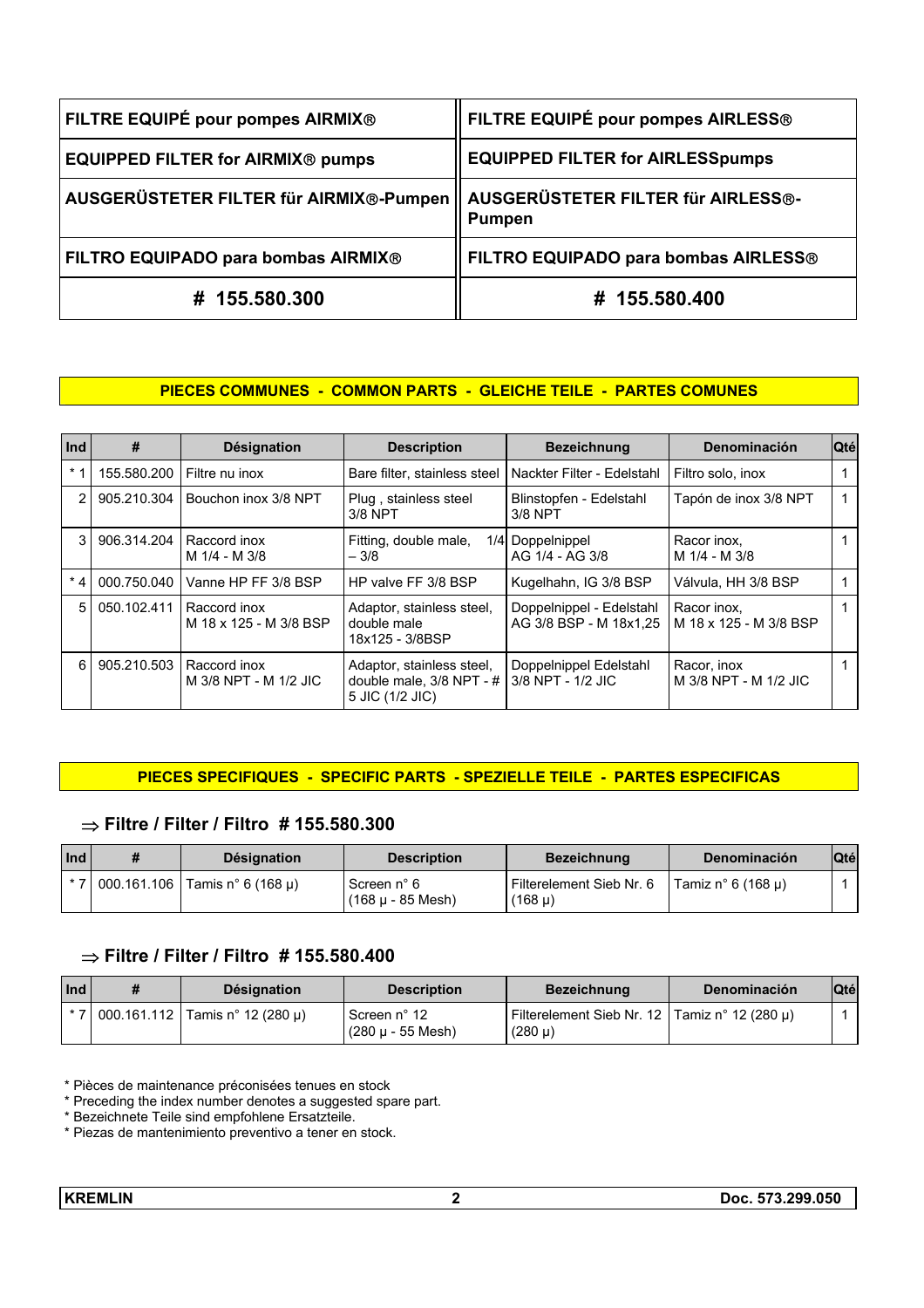| FILTRE NU (sans tamis)            | <b>BARE FILTER (without screen)</b> |             |
|-----------------------------------|-------------------------------------|-------------|
| <b>NACKTER FILTER (ohne Sieb)</b> | FILTRO SOLO (sin tamiz)             | 155.580.200 |







| Ind   | #           | <b>Désignation</b> | <b>Description</b> | <b>Bezeichnung</b>     | Denominación        | <b>Qté</b> |
|-------|-------------|--------------------|--------------------|------------------------|---------------------|------------|
| 11    | 055.580.201 | Embase 3/8         | Base, model 3/8    | Grundblock, Modell 3/8 | Base, tipo 3/8      |            |
| 12    | 055.580.202 | Cuve               | Bowl               | Filterglocke           | Cubeta              |            |
| 13    | 055.280.002 | Ecrou              | <b>Nut</b>         | Überwurfmutter         | Tuerca              |            |
| 14    | 055.190.007 | Jonc               | Stop ring          | Sicherungsring         | Clips               |            |
| 15    | 055.190.005 | Ressort            | Spring             | Feder                  | Muelle              |            |
| $*16$ | 150.040.327 | Joint (les 5)      | Seal (pack of 5)   | Dichtung (5 St.)       | Junta (bolsa de 5)  |            |
| 17    | 049.030.018 | Clé de démontage   | Wrench             | Schlüssel              | Llave de desmontaje |            |